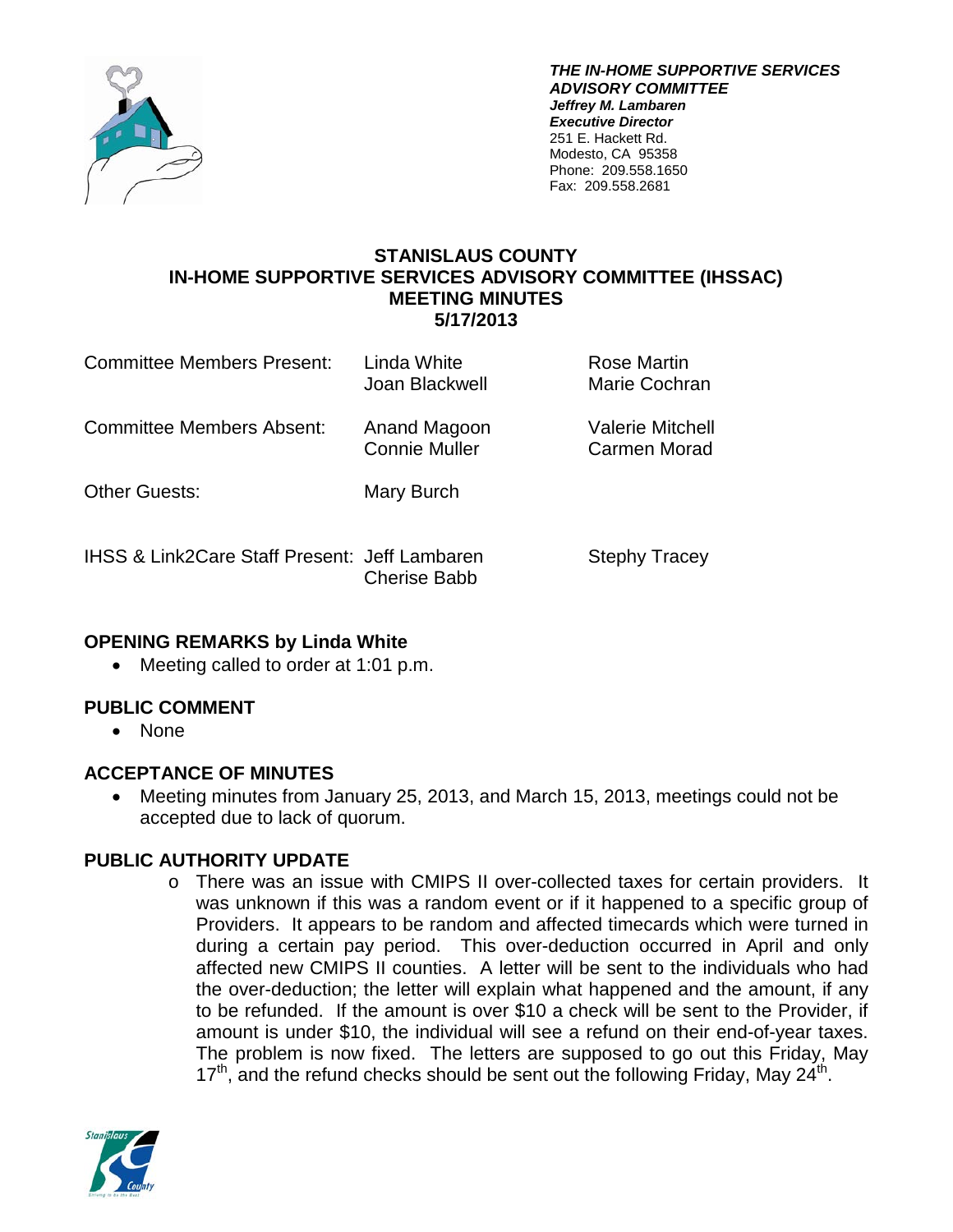- o At the previous Committee meeting we briefly discussed the possibility of new Federal Overtime (OT) Regulations and how the proposed regulations would impact the IHSS program. The Federal government is proposing to change the rules for domestic workers. IHSS Providers have been exempt from overtime requirements because they meet the definition of "Companionship Services." Companionship services are defined as services which provide fellowship, care and protection for a person who, because of advanced age or physical or mental disability, cannot care for his or her own needs. If the Federal government changes the rules and IHSS Providers are no longer exempt from OT requirements it is very likely that the State will change the IHSS program regulations and prohibit Providers from working more than 40 hours per week. As approximately 69% of IHSS Providers work for a family member, any restriction on the amount of hours that can be worked could have a huge impact on IHSS families The collective thinking is that the new OT regulations will occur, what is uncertain is when the regulations will be adopted.
- o A case out of Sonoma County could also have a significant impact on the IHSS program, the Guerrero Case. The case involves an IHSS Provider who sued the Public Authority (PA) and county of Sonoma for payment of wages. The Recipient, who was receiving advanced pay, failed to pay the Provider for the work performed. The Provider sued, citing the PA and County as co-employers. The case was originally dismissed by the Trial Court, the Provider appealed to the California Court of Appeals who ruled the PA and County as co-employers. Sonoma County will appeal to the State Supreme Court to have case nullified. If it is ultimately determined that the County and the Public Authority are employers, this could significantly change the IHSS program.
- $\circ$  The 10<sup>th</sup> anniversary of Disability Capitol Action Day is Wednesday, May 22<sup>nd</sup> from 9 am to 3 pm. May is mental health month and the  $40<sup>th</sup>$  anniversary of IHSS. Thousands of people with disabilities will gather at the Capitol. Approximately 2,500 people are expected to participate. They will be there to make a presence, and march, they not trying to see legislators. More info at [www.disabilityactioncoalition.org](http://www.disabilityactioncoalition.org/)

### **STATE BUDGET & LEGISLATIVE UPDATE (Combined)**

- o The Governor's May Revise Budget came out and for once the IHSS Program did not get the "whammy." Statewide IHSS Program growth is project to be 1.2% for Fiscal Year 2013-14. The State is working on settling a number of lawsuits that have been going on since 2008. The funding mechanism for IHSS has changed; every county now has a Maintenance of Effort (MOE) level. The MOE level is composed of IHSS Administration, Public Authority Administration, IHSS Provider Wages and Benefits. The MOE was based on previous caseload levels and program expenditures. Once counties satisfy their MOE level any additional program costs would be absorbed by the State.
- o Community First Choice Option (CFCO) provided additional Federal monies for the IHSS Program. The counties received a one-time payment of CFCO funds. Any future CFCO savings will go to the State. The original estimate was that all in the IHSS Program would qualify for savings but it was determined that only those who are severely disabled would qualify for enhanced CFCO funding and the number is now estimated to be approximately 41%.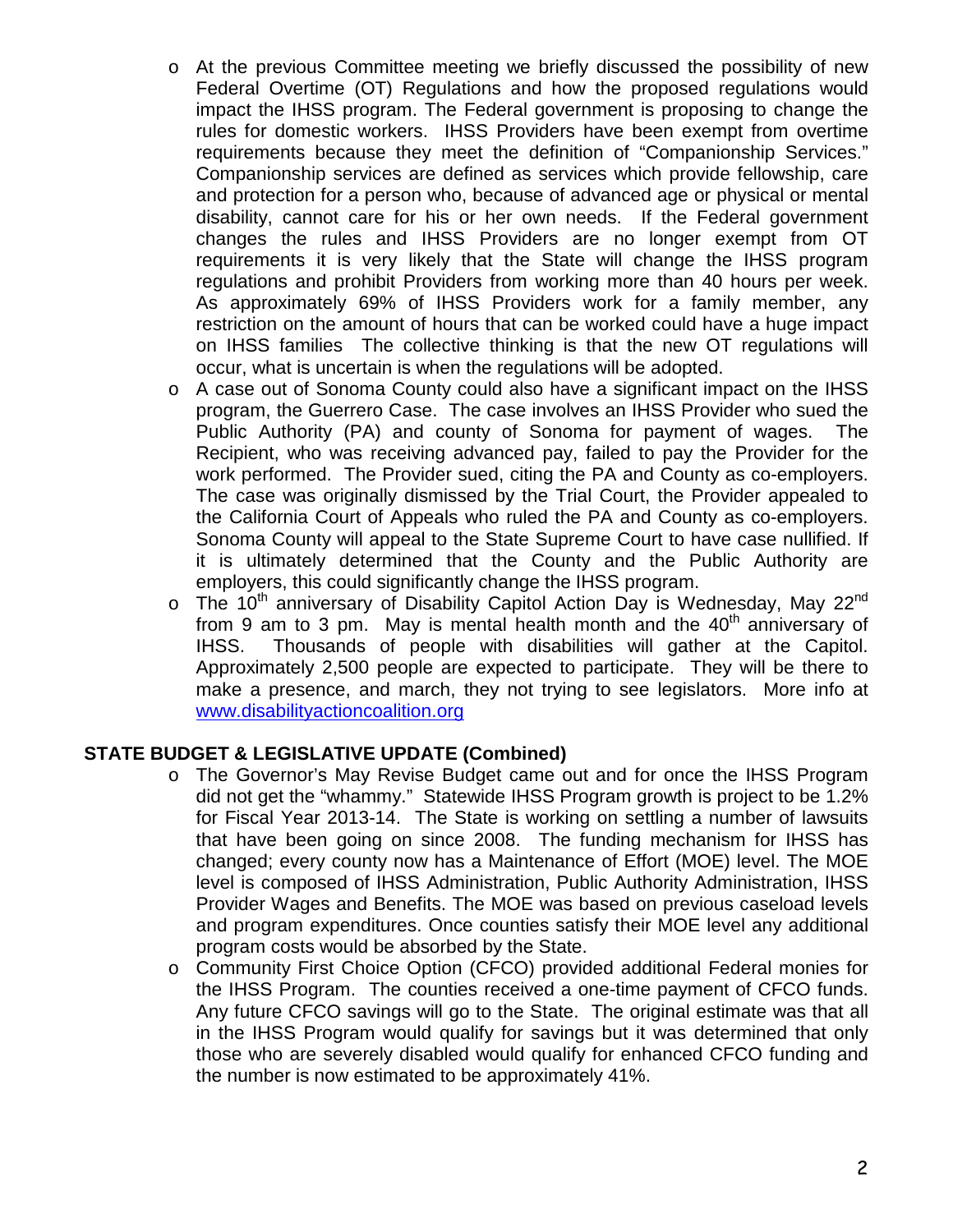- $\circ$  Coordinated Care Initiative (CCI) has a targeted implementation date of January, 2014. There are 8 pilot counties who will participate in the demonstration project; Stanislaus County is not one of the demonstration counties. The goal of the program is to better care for the Medi-Cal/Medicare population and reduce costly hospital readmissions. Associated with the CCI is the transition to a Statewide Public Authority. The Statewide Public Authority would assume responsibility for local labor negotiations. If all goes according to plan, Stanislaus County would transition to CCI in Fiscal Year 2015-16.
- o The State has reached tentative agreement with the plaintiffs in the Oster v. Lightbourne and Dominguez v. Schwarzenegger lawsuits. The parties agree to drop their lawsuits and accept an 8% across-the-board reduction of IHSS hours. Currently, all IHSS Recipients are receiving a 3.6% across the board hours reduction, which is scheduled to sunset on June 30, 2013. As a condition to the settlement agreement the parties agree to maintain the 3.6% reduction and further agree to an additional 4.4% across-the-board reduction effective 7-1-13. Once the Governor signs the agreement, the Court can accept the agreement as final and dismiss the class action lawsuits. All actions need to be complete by May 24, 2013, in order to all the Department of Social Services to program the Case Management, Information and Payrolling System (CMIPS) and CMIPS II computer system. Letters and Notices of Action will be sent out to all Recipients in early to mid-June. As part of the settlement agreement, the Recipients decides which of their services are to be reduced, any reduction in hours will apply to unmet needs first and the Recipient can request a reassessment based on their condition, but not on the State action.
- o AB241 Ammiano domestic workers protections. Current law protects wages, labor protection for domestic employees. (most of these bills have become 2 year bills).
- o AB322 Yamada home care services. Licensure and regulations of home care as defined by the Dept. of Social Services. Impose civil penalties on home care agencies without a license.
- o AB784 Weber IHSS UDW sponsored bill. Provider receives quality health benefits. Affordable Care Act employers with 50 or more employees will be required to provide health care or pay penalty. If seasonal there is a provision for next year. No waiting period. Work over 3 hours per week for a certain period.
- o AB1217 Lowenthal. After July, 2014 licensure and regulation of home care agencies and home care aides.
- o SB554 Anderson. Would exempt employees of non-medical out of home for developmentally disabled adults in excess of certain amount of hours.

## **FURTHER ACTION PLANNING FOR 2013**

- Handouts Newsletter samples were distributed from various counties. We need committee input for our newsletter. This would be mailed out to both our recipients and providers. We could incorporate a form to fill out and send back if interested in joining the committee. Jeff will research the previous process. Think about any ideas.
- Restoration of stipends is being reviewed. It would provide an incentive to get more participation at our meetings.
- If we are interested in sending out surveys again, we would have to get a reduced rate. The previous surveys provided good information regarding the pulse of the community but it was expensive. The cost was \$10,000.